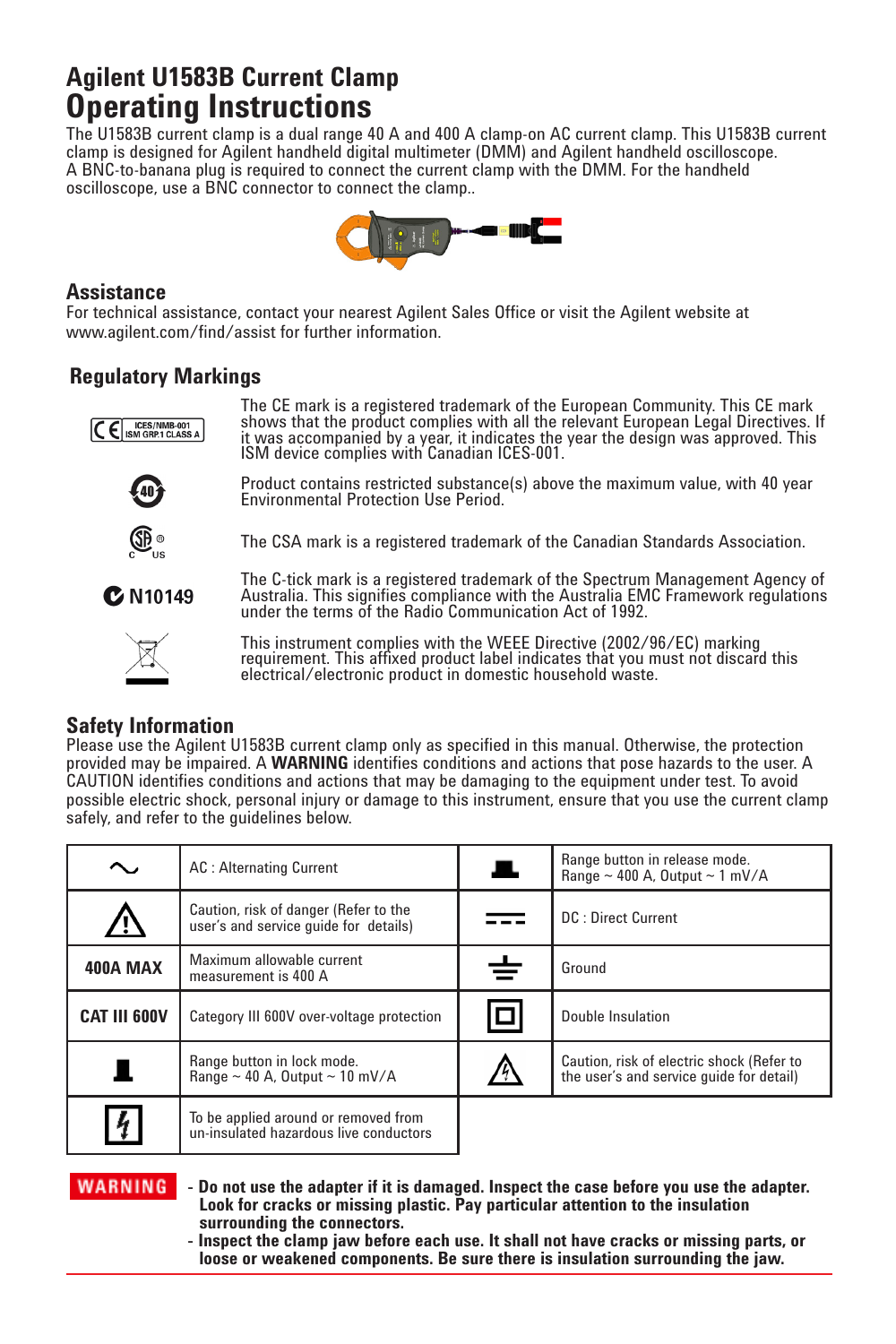**WARNING** - Inspect the output cable without exposing the metal to ensure insulation.

- **Do not operate the adapter around explosive gas, vapor, or dust.**
- **Do not exceed the rated voltage/current as marked on the adapter.**
- **Use with extreme caution when working around bare conductors or bus bars. Accidental contact with the conductors could result in electric shock.**
- **Always keep your hand behind the finger guard of the clamp jaw.**
- 
- **When servicing the adapter, use only specified replacement parts. Use with caution when working above 30 V ac rms, 42 V peak, or 60 V dc. These voltages pose a shock hazard.**
- **Avoid working alone.**
- **Do not operate the adapter if the cover is removed or loosened.**
- **Use individual protective equipment if working in installations with accessible hazardous live parts.**
- **If the equipment is used in a manner not specified by the manufacturer, the protection provided by the equipment may be impaired**

**CAUTION** 

- Do not connect to the BNC output or the banana plug to any power sources. - Use the proper terminals, function, and range for your measurements.

#### **Standard Items Purchase Checklist**

The following items are included when you make a purchase:

- U1583B current clamp
- BNC-to-banana plug
- Operating Instructions (this sheet)

#### **General Specifications**

| <b>Specification</b>           | <b>Current Clamp</b>                                                                                        | <b>Specification</b>         | <b>Current Clamp</b>                        |
|--------------------------------|-------------------------------------------------------------------------------------------------------------|------------------------------|---------------------------------------------|
| <b>Specified Current Range</b> | 1 A to 400 A ac                                                                                             | Load impedance               | $> 1$ M ohm, $< 100$ pF                     |
| Usable Current Range           | 0.5 A to 400 A                                                                                              | <b>Operating Temperature</b> | $-40$ °C to 55 °C (-40 °F to 131 °F)        |
| AC crest factor                | $<$ 3                                                                                                       | <b>Storage Temperature</b>   | $-40$ °C to 70 °C (-40 °F to 158 °F)        |
| <b>Bandwidth</b>               | $10$ kHz                                                                                                    | <b>Measurement Category</b>  | CAT III 600 V; Pollution degree II          |
| Weight                         | 294 grams                                                                                                   | Dimensions (HxWxL)           | 44 mm (H) x 92 mm (W) x 188 mm (L)          |
| Cable length                   | $1500 \pm 20$ mm                                                                                            | Maximum conductor size       | $30 \text{ mm}$ or $16 \text{ mm} \times 2$ |
| Maximum Jaw Opening            | $32 \text{ mm}$                                                                                             | Warm-up time                 | Immediately upon power on                   |
| Altitude                       | Up to 2000 meters                                                                                           | Warranty                     | One year                                    |
| <b>Relative Humidity</b>       | Max 80% RH for temperature up to 35 °C decreasing linearly to 50% RH at 55 °C                               |                              |                                             |
| <b>Pollution Degree</b>        | $\overline{2}$                                                                                              |                              |                                             |
| <b>Safety Compliance</b>       | Safety Compliance Certified by CSA (Canada & USA) for IEC/EN/UL 61010-1 2nd Edition &<br>EN/IEC 61010-2-032 |                              |                                             |
| <b>EMC Compliance</b>          | Certified to IEC/EN 61326:2002, CISPR 11, and equivalents for Group 1, Class A                              |                              |                                             |

# **Electrical Accuracy Specifications**

|       | <b>Output</b><br><b>Resolution</b> | <b>Accuracy</b><br>$\pm$ (% of reading + digit) at 23 °C $\pm$ 5 °C, with relative humidity less than 80% RH |                |                                     |                 |
|-------|------------------------------------|--------------------------------------------------------------------------------------------------------------|----------------|-------------------------------------|-----------------|
| Range |                                    | Span                                                                                                         | 48 Hz to 65 Hz | 40 Hz to 48 Hz/<br>$65$ Hz to 1 kHz | 1 kHz to 10 kHz |
| 40 A  | $10 \text{ mV/A}$                  | $0.5 A - 40 A$                                                                                               | $2\% + 0.5$ A  | $5% + 0.5A$                         | $10% + 0.5A$    |
| 400 A | 1 mV/A                             | $0.5 A - 40 A$                                                                                               | $2.5% + 0.5A$  | $4.5% + 0.5A$                       | $12.5% + 0.5A$  |
|       |                                    | 40 A $\sim$ 200 A                                                                                            | $2\% + 0.5$ A  | $4\% + 0.5$ A                       | $12\% + 0.5$ A  |
|       |                                    | $200 A - 400 A$                                                                                              | $1.5% + 0.5A$  | $3.5% + 0.5A$                       | $11.5% + 0.5A$  |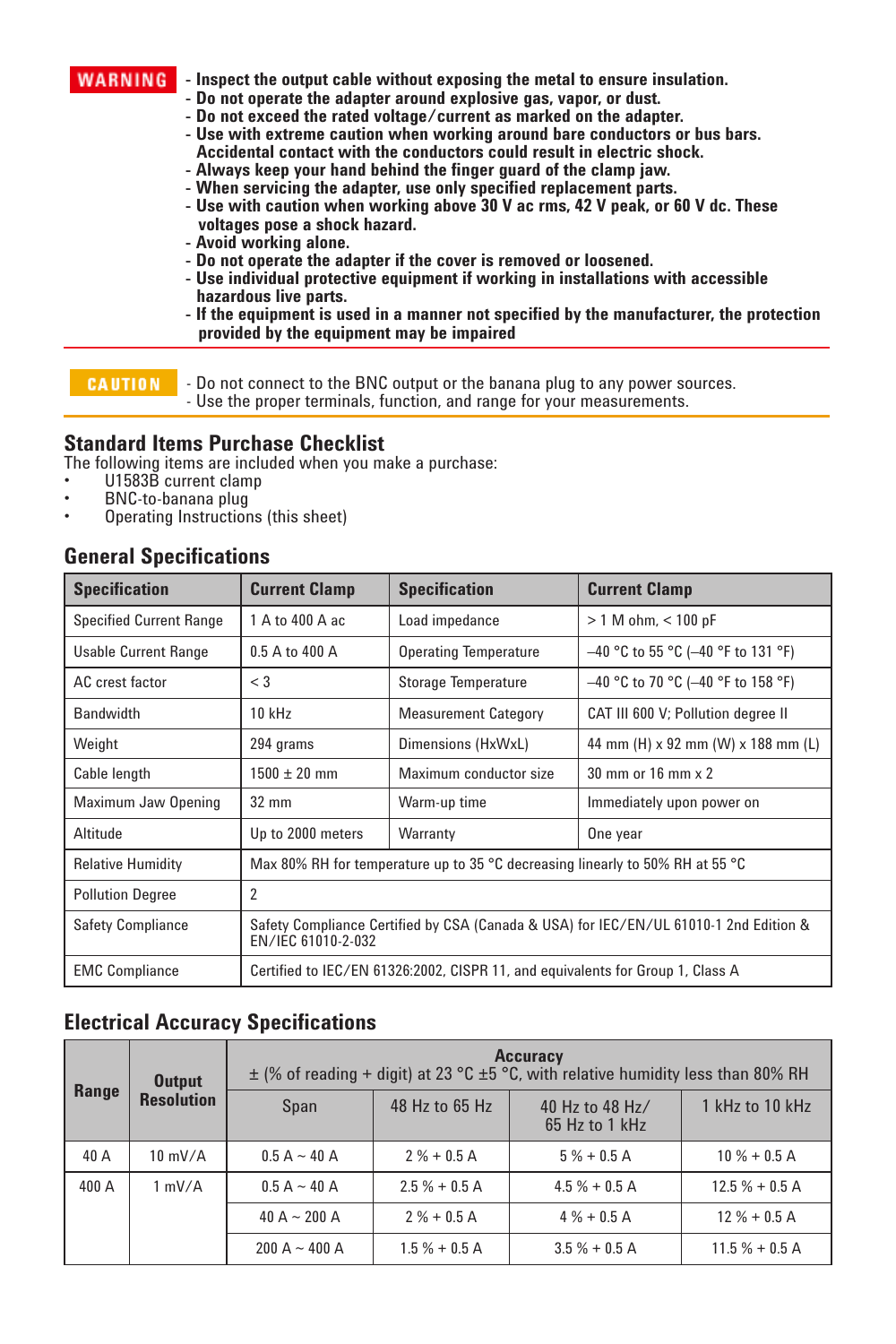

#### **Alignment Marks**

Put one conductor only within the jaws on the inside section of the indicated marks as much as possible in order to meet the accuracy of the specifications. Make sure the clamp is vertical to the conductor.

#### **Current Range Selection**

To push and release the yellow button for 40 A range and lock the button for 400 A range.

| <b>Button</b>    | Range        | Output         |
|------------------|--------------|----------------|
| Release <b>L</b> | $\sim$ 40 A  | $\sim$ 10 mV/A |
| Lock <b>In A</b> | $\sim$ 400 A | $\sim 1$ mV/A  |

### **Operation**

AC current can be measured without removing the conductor out of the circuit by following the procedure shown below:<br>1. Plug the

- Plug the BNC cable to the BNC with dual banana plugs, and then plug into the V/COM terminals on a multimeter. For a handheld oscilloscope, plug the BNC connector directly to the oscilloscope.
- 
- 2. Set the ACV measurement and range on the multimeter.<br>3. Position the jaw to a single conductor and center it acco 3. Position the jaw to a single conductor and center it accordingly to the alignment marks.<br>4. Ensure that the arrow marked on the clamp jaw points towards the load for phase meas
- 4. Ensure that the arrow marked on the clamp jaw points towards the load for phase measurements or away from the load (toward the source) for neutral measurements.



- 5. Observe the AC value on the multimeter or the waveform on the handheld oscilloscope which is proportional to the current.
- 6. Select a lower range on the current clamp and set the corresponding sensitivity (mV/A setting) on the oscilloscope if required.

**Calibration Equipment**<br>The pre-calibration guidelines are shown as follows:

- Be sure you are a qualified person to perform the calibration
- The environment should be 23 °C  $\pm$ 2 °C, and the relative humidity (RH) shall be < 80%.

The test equipment requirements listed in table below or equivalents are required to perform the calibration and performance verification test procedures. Alternative equipment may be used as long as the accuracy is as good as or better than the specifications listed.

| <b>Standard Source</b>       | <b>Operating Range</b>                                                                                           | <b>Accuracy</b><br><b>Required</b>                         | <b>Recommended</b><br><b>Equipment</b>                          |
|------------------------------|------------------------------------------------------------------------------------------------------------------|------------------------------------------------------------|-----------------------------------------------------------------|
| <b>AC Current Calibrator</b> | 33 mA to 329.99 mA at 10 Hz to 3 kHz<br>0.33 A to 2.99999 A at 10 Hz to 3 kHz<br>3 A to 20.5 A at 10 Hz to 3 kHz | $\leq \pm 0.2 \%$<br>$\leq \pm 0.6$ %<br>$\leq \pm 3.0 \%$ | Wavetek 9100 or Fluke 5520A or<br>5101B or equivalent           |
| Multimeter                   | AC 500.0 mV or 1000.0 mV                                                                                         | $\leq \pm 1.5$ %                                           | Agilent U1251A/B or U1252A/B<br>or Agilent-34405A or equivalent |
| 50 Turns Current Coil        | 0.2 A to 20.5 A                                                                                                  | $\leq \pm 1.0$ %                                           | Fluke 5500A Coil or Wavetek 9100<br>Option 200 or equivalent    |